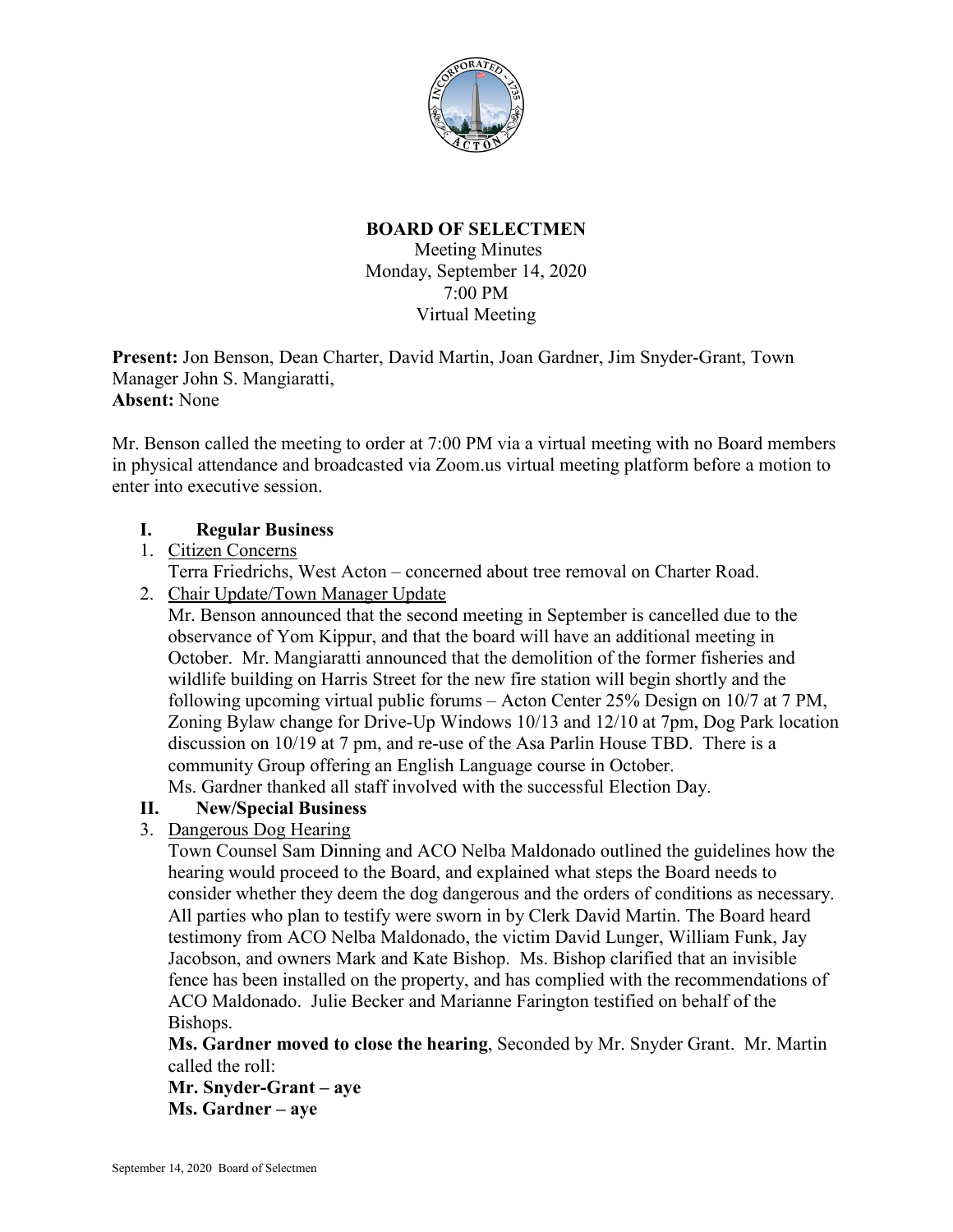

**Mr. Charter – aye Mr. Benson – aye Mr. Martin – aye The Board voted 5-0, the motion carried**

**Mr. Charter moved to declare "Yeagher" a dangerous dog, seconded by Mr. Snyder-Grant. Mr. Martin called roll: Mr. Snyder-Grant – nay Ms. Gardner – nay Mr. Charter – aye Mr. Benson – nay Mr. Martin – nay The Board voted 1-4, the motion failed.**

Based on the testimonies, the Board voted to deem the dog "Yeagher" not dangerous.

4. Discuss Results of the September 8, 2020 Special Town Meeting

The Board discussed the results of the September 8 Special Town Meeting. Town Meeting approved the purchase and acquisition of the Piper Lane land, the name change of the Board of Selectmen, the Small Business Grant Program and the non-binding article declaring a climate emergency. The release of the restriction at 127 Strawberry Hill Road article will be brought back at Annual Town Meeting in 2021. The Board of Selectmen change of name amends the Town Charter and requires two votes to take effect: (i) a two-thirds vote in favor at Town Meeting (accomplished on September 8); and (ii) a majority in favor at the next annual town election (March 30, 2021).

5. Discussion of Pump Track at Quarry Road in NARA Park

Nathan Kleinschmidt, an A-B student presented to the Board a proposal to install a Pump Track as part of his Eagle Scout project located at NARA Park on the Quarry Road side. Mr. Charter suggested a town department or committee will oversee the future and maintenance of the pump track. The Board and Mr. Mangiaratti were informed that there is a private group (Acton Friends of the Pump Track) that will be raising funds to support the maintenance, and a gravel parking lot may be installed.

**Ms. Gardner moved to approve the concept of the Pump Track at the Quarry Road site, seconded by Mr. Charter. Mr. Martin called roll:**

**Mr. Snyder-Grant – aye Ms. Gardner – aye Mr. Charter – aye Mr. Benson – aye Mr. Martin aye The Board voted 5-0, the motion carried.**

6. Update on COVID-19 Response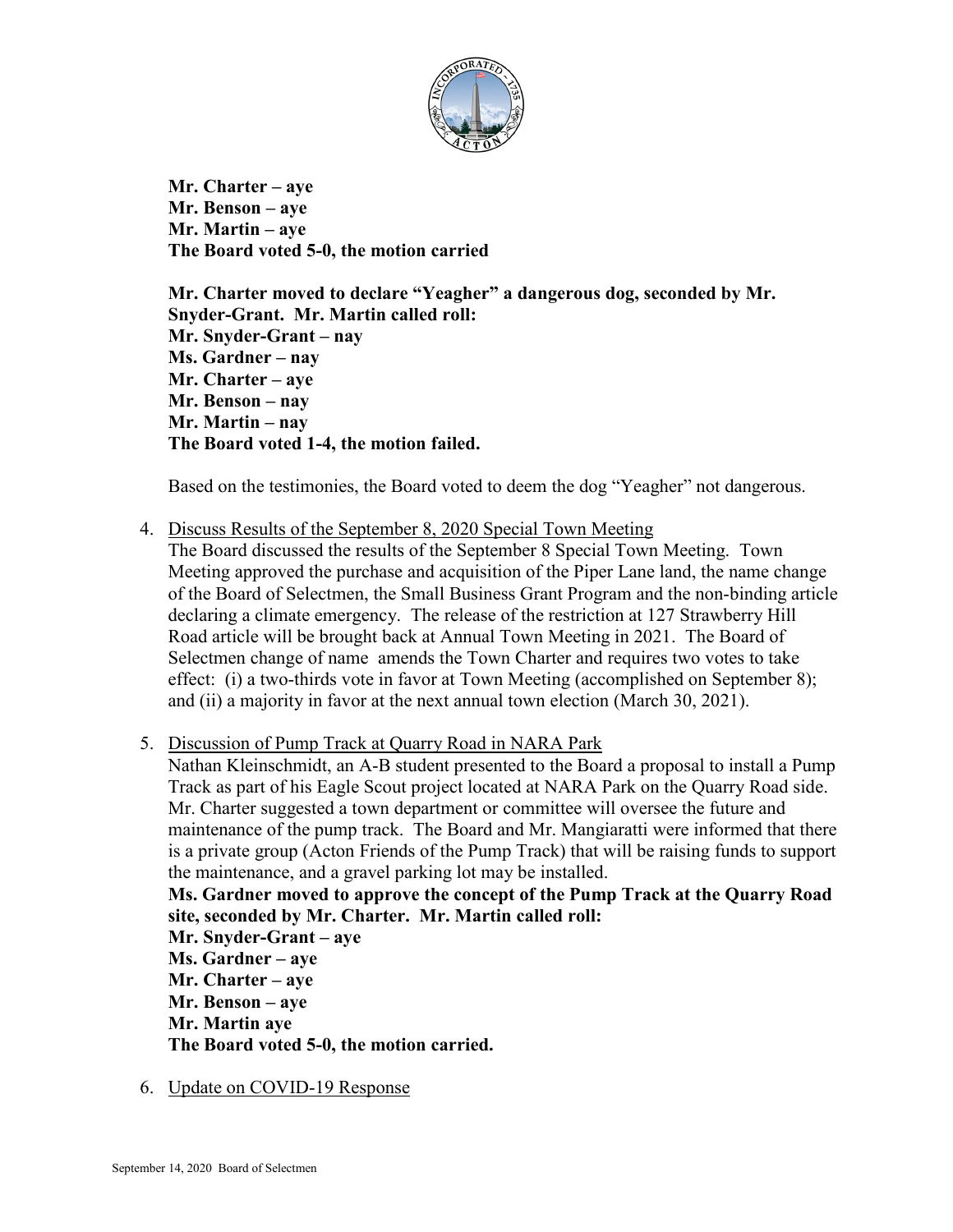

Mr. Mangiaratti updated the Board of one active case in Acton. As part of a financial update he reported there was not any deterioration in property tax collections, and that limited spending and hiring freezeswere still in effect to control expenses. He indicated that staff is submitting funding reimbursement requests for all eligible expenses to CARES Act and FEMA disaster assistance programs.

7. Discuss Reopening of Town Hall in October

Mr. Mangiaratti requested the Board to approve to prepare the re-opening of town buildings to the public, with a limited re-opening of Town Hall in October. **Mr. Charter moved to approve the Town Manager move forward to prepare a reopening plan for town buildings, seconded by Ms. Gardner. Mr. Martin called roll: Mr. Snyder-Grant – aye Ms. Gardner – aye Mr. Charter – aye Mr. Benson – aye**

**Mr. Martin aye**

**The Board voted 5-0, the motion carried.**

Mr. Mangiaratti requested the Board to reduce the monthly parking fee of commuter lots to \$25 per month for July 1<sup>st</sup> to December 31<sup>st</sup>. Ms. Gardner moved, seconded by Mr. **Martin. Mr. Martin called roll: Mr. Snyder-Grant – aye Ms. Gardner – aye Mr. Charter – aye Mr. Benson – aye Mr. Martin aye The Board voted 5-0, the motion carried.**

8. Discuss Proposed Remote Learning Center at the Recreation Division Building on Audubon Drive

Remote Learning Sites must have a designated Municipal Approving Authority as the lead contact for the oversite and municipal approval of programs, provide approval of programs to the Department of Early Education and Care, confirm eligibility and conduct suite visits. **Ms. Gardner moved to appoint Sheryl Ball as MAA, seconded by Mr. Martin. Mr. Martin called roll:**

**Mr. Snyder-Grant – aye Ms. Gardner – aye Mr. Charter – aye Mr. Benson – aye Mr. Martin aye The Board voted 5-0, the motion carried.**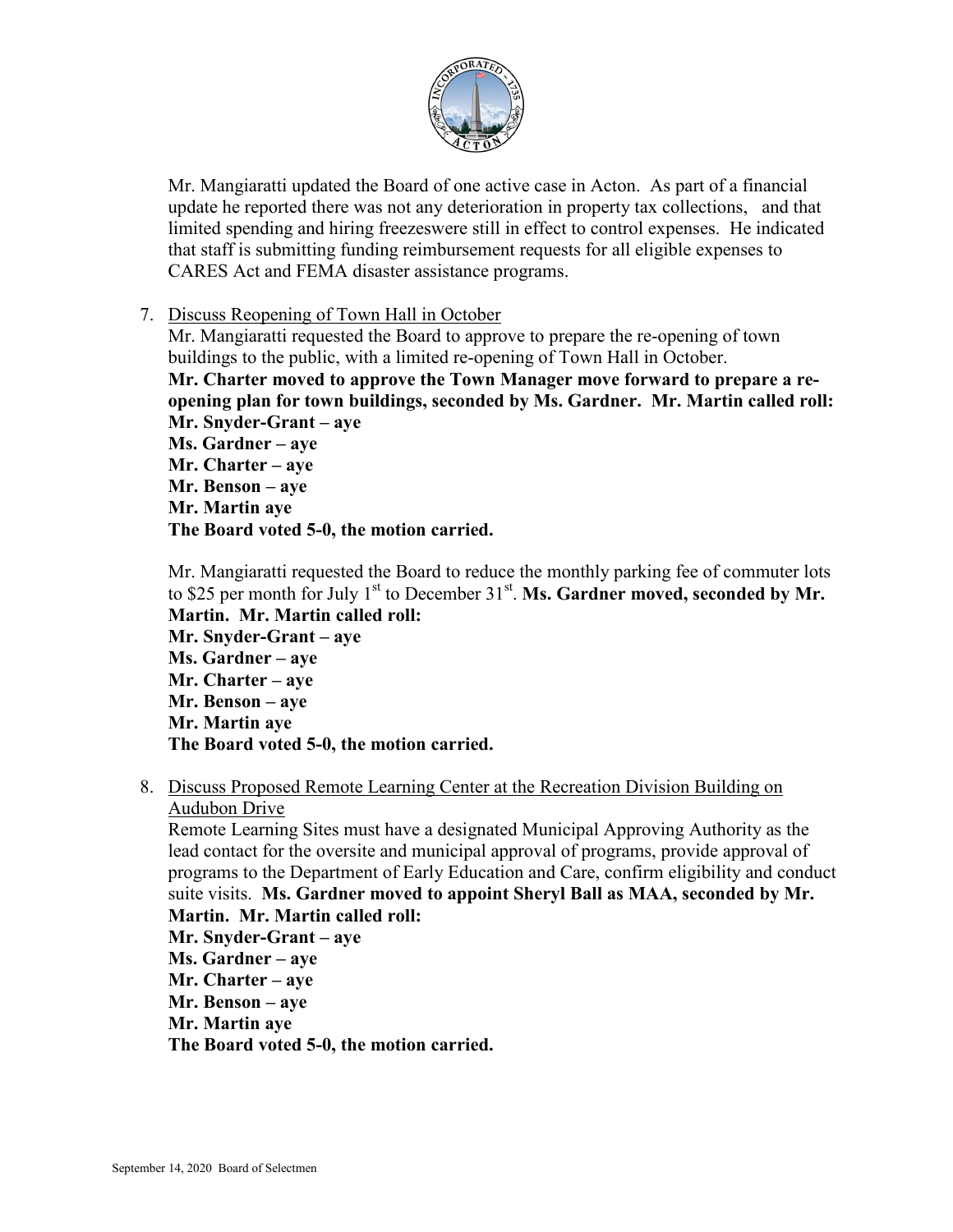

**Ms. Gardner moved to approve the Recreation Center on Audubon Drive as a remote learning center subject to Sheryl Ball's approval, seconded by Mr. Benson. Mr. Martin called the roll: Mr. Snyder-Grant – aye Ms. Gardner – aye Mr. Charter – aye Mr. Benson – aye Mr. Martin aye The Board voted 5-0, the motion carried.**

9. Discuss and Vote on Appointments to Diversity, Equity and Inclusivity Commission The Board discussed the nominations of eight full members and two associate members to the Diversity, Equity, Inclusivity Commission (DEIC). The full members are: Charmaine Williams, Dawn Wang, Makena Muindi, Nassra Mgeni, Nathan Cookson, Odeviz Soto, Sandra Hinds and Sunanda Pepalla. The associate members are Diane Randolph and Leela Ramachandran. Selectmen David Martin will chair the Commission. The Commission will elect a vice chair. Mr. Martin will be nominating two additional members to bring the Commission up to the full membership authorized under the Board's charge.

**Mr. Martin moved to appoint the 8 members as full members and 2 associates, seconded by Mr. Snyder-Grant. Mr. Martin called the roll:**

**Mr. Snyder-Grant – aye Ms. Gardner – aye Mr. Charter – aye Mr. Benson – aye Mr. Martin aye The Board voted 5-0, the motion carried.**

**Mr. Charter moved to reaffirm the approval of the charge for the commission as it relates to the membership and chairmanship, seconded Mr. Snyder-Grant. Mr. Martin called the roll: Mr. Snyder-Grant – aye Ms. Gardner – aye Mr. Charter – aye Mr. Benson – aye Mr. Martin aye The Board voted 5-0, the motion carried.**

10. Review Funding Proposal for New Sustainability Director

Mr. Mangiaratti presented to the Board a proposal for a Sustainability Director position to oversee sustainability programs and initiatives in town. Mr. Mangiaratti explained that while it is customary to run new positions through the annual budget process, the magnitude of demand for the Sustainability Director suggests an out-of-cycle addition. The annual salary range for the position would be \$75K to \$90K.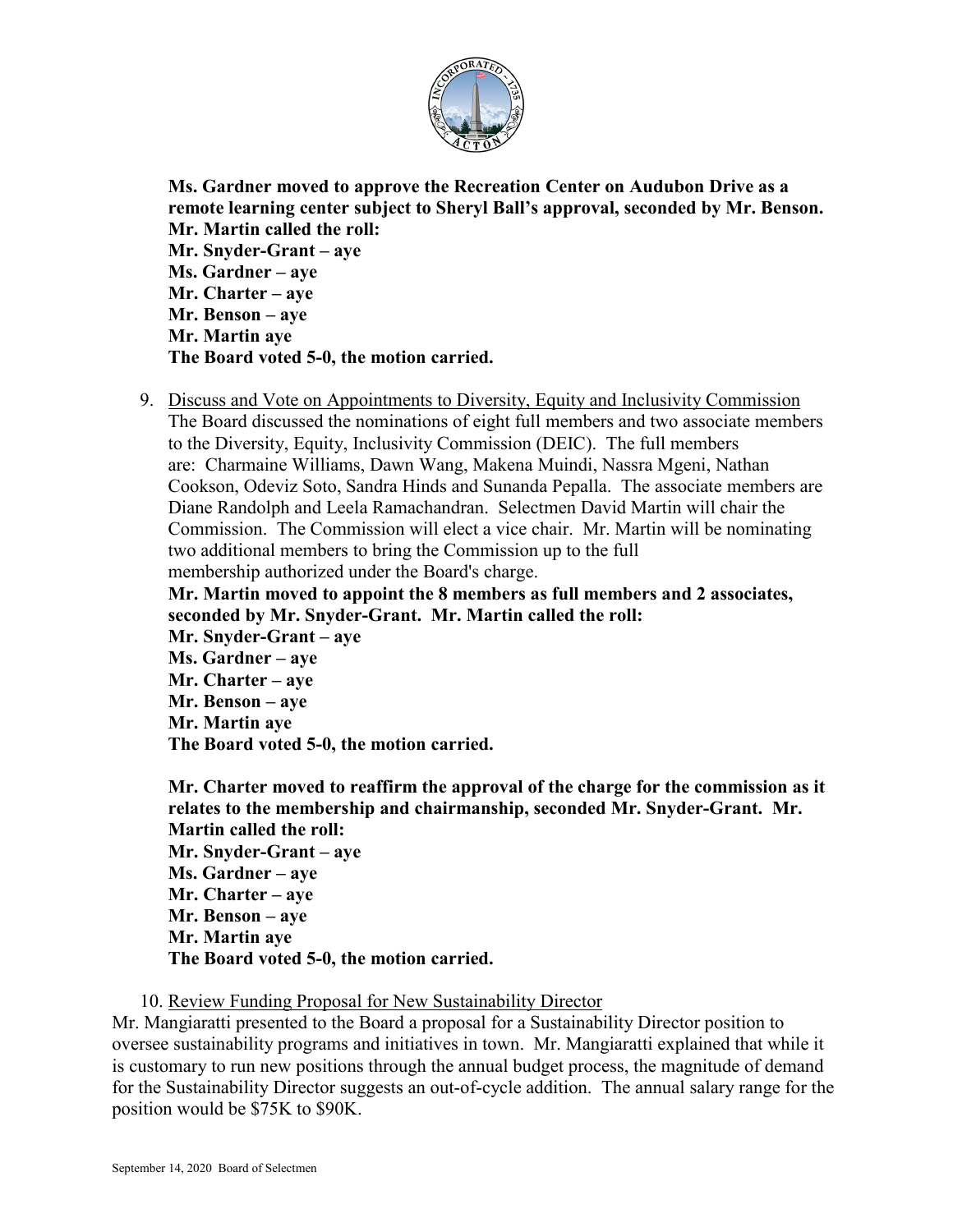

#### **The Board approved unanimously.**

- 11. Authorize the Town Manager to Sign the Intermunicipal Agreement for Regional Housing Services Office Effective October 1, 2020 through June 20, 2021 **Ms. Gardner moves to approve, seconded by Mr. Charter. Mr. Martin called roll" Mr. Snyder-Grant – aye Ms. Gardner – aye Mr. Charter – aye Mr. Benson – aye Mr. Martin aye The Board voted 5-0, the motion carried.**
- 12. Discuss Request for Proposals for the Disposition of 3 School Street

Mr. Mangiaratti requested to release a new RFP to dispose of the former fire station building located at 3 School Street with suggested changes included in the RFP within the next few weeks. The Board agreed to move forward with the revisions.

13. Approve Revised Option Agreement with Acton Housing Authority Regarding the 348- 365 Main Street Property

**Ms. Gardner moved to approve the revised option agreement, seconded by Mr. Charter. Mr. Martin called the roll: Mr. Snyder-Grant – aye**

**Ms. Gardner – aye Mr. Charter – aye Mr. Benson – aye Mr. Martin aye The Board voted 5-0, the motion carried.**

#### **III. Consent Items**

**Mr. Snyder-Grant held consent item 18. Ms. Gardner moved to approve consent items 14-17, seconded by Mr. Martin. Mr. Martin called roll:**

- **Mr. Snyder-Grant – aye**
- **Ms. Gardner – aye**
- **Mr. Charter – aye**
- **Mr. Benson – aye**
- **Mr. Martin aye**
- **The Board voted 5-0, the motion carried.**

Mr. Snyder-Grant questioned that there may be more money coming in for the ACT gift, Mr. Benson commented that if more comes in, it would go back to the Board for acceptance.

**Ms. Gardner moves to approve consent item 18, seconded by Mr. Charter. Mr. Martin called roll: Mr. Snyder-Grant – aye**

**Ms. Gardner – aye**